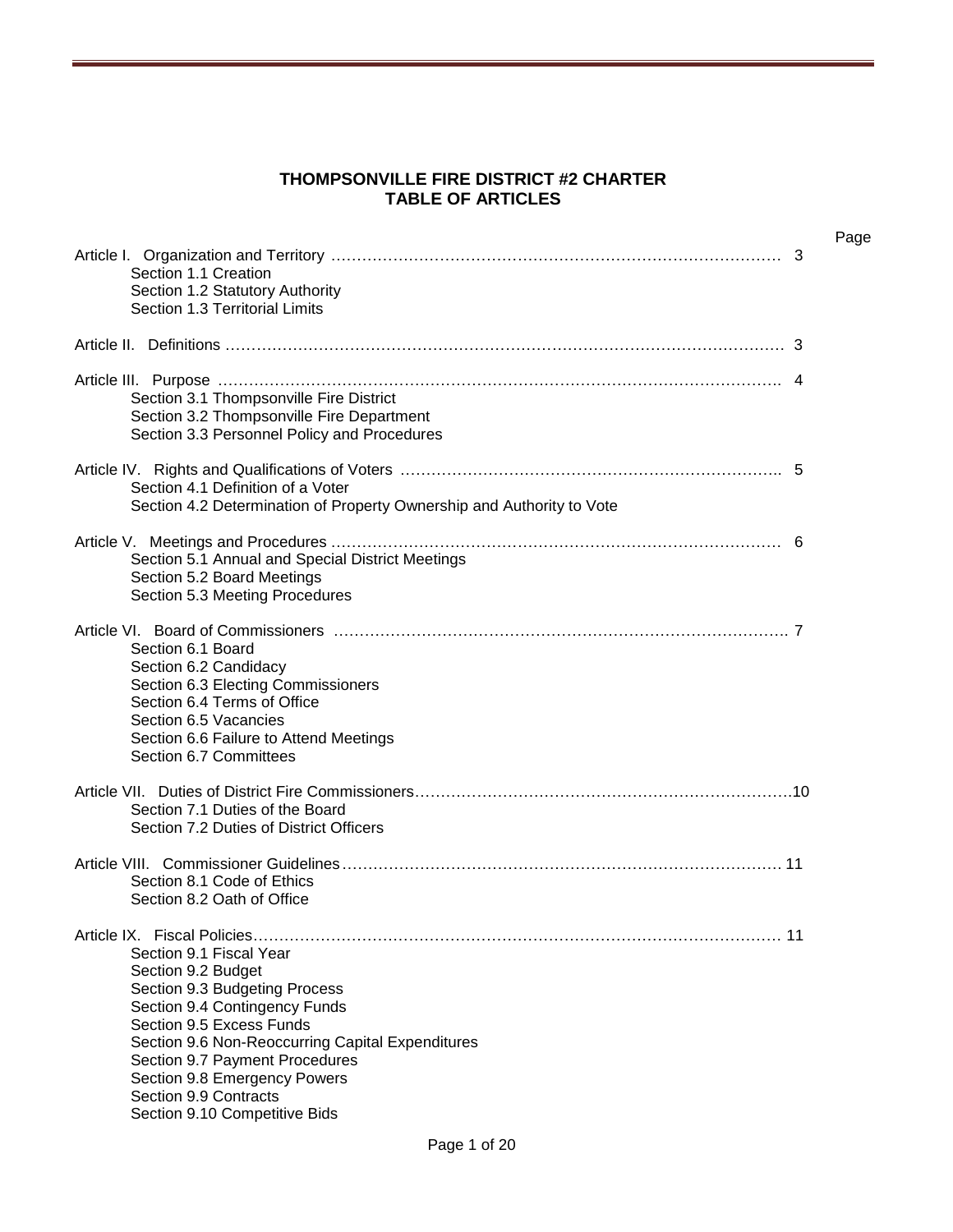| Section 9.11 Annual Audit                                                       |  |
|---------------------------------------------------------------------------------|--|
| Section 10.1 Tax Bills<br>Section 10.2 Receipts<br>Section 10.3 Bonds and Notes |  |
|                                                                                 |  |
|                                                                                 |  |
|                                                                                 |  |
| ATTACHMENTS:                                                                    |  |

Affidavit—Determination of Property Ownership and Authority to Vote

Oath of Office (Refer to Section 8.2)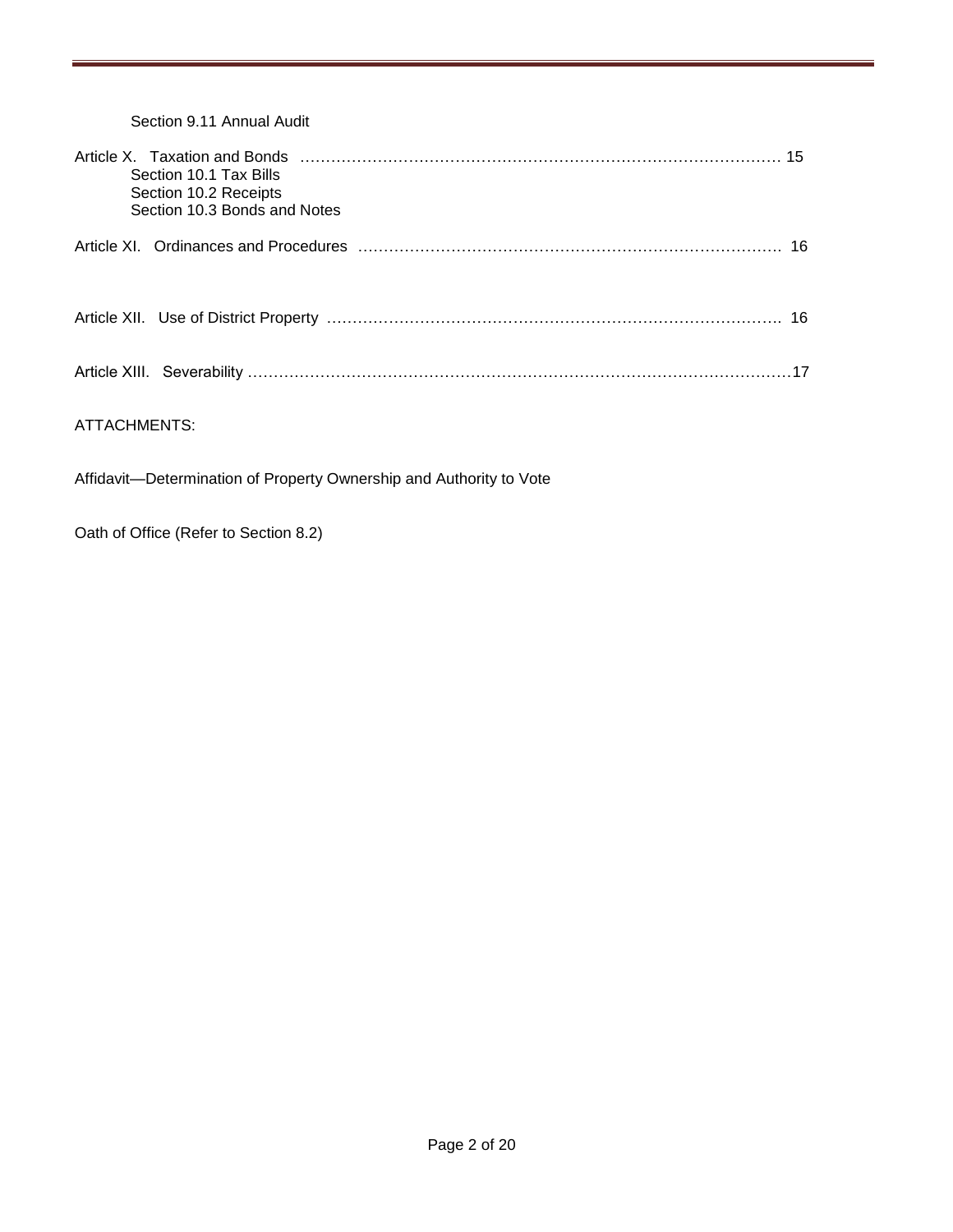## **Thompsonville Fire District #2 Charter**

## **Article I. Organization and Territory**

## **Section 1.1 Creation**

The Thompsonville Fire Department was established in 1839. The Thompsonville Fire District was incorporated by a Special Act of the Connecticut General Assembly in 1935—number 460 of the Special Acts of 1935. The District is subject to the provisions of the Act and its subsequent amendments: number 161 of the Special Acts of 1937; number 481 of the Special Acts of 1953; and number 09-5 of the Special Acts of 2009.

## **Section 1.2 Statutory Authority**

On July 30, 2014, pursuant to CGS § 7-324, revision of 1958, as amended, (the "Statutes"), the District elected to be governed by the provisions of CGS § 7-324 to 7-329, inclusive of the Statutes, to exercise all powers and duties granted therein and otherwise provided by law, and to continue its existing form of organization. This Charter, Article I through Article XIII, provides for the administration of the local affairs of the District as approved by the District May 4, 2016**.** Amended as approved by the District

## **Section 1.3 Territorial Limits**

The geographical boundaries of the District are on file with the Enfield Town Clerk's office. Such territorial limits may be enlarged or reduced in accordance with CGS § 7-325(b). The District office is located at 35 North Main Street, Enfield, CT 06082.

## **Article II. Definitions**

**Administration:** defined as any member of the Board, or the Chief.

**Board:** As described in CGS Chapter 105, Board of Directors means the Board of Fire Commissioners of the Thompsonville Fire District No. 2.

**CGS:** is the abbreviation for the Connecticut General Statutes.

**Chair:** As described in CGS Chapter 105, the President means Chair of the Board. See Section 7.2 for Duties of District Officers.

**Chief:** The chief operational officer of the District reporting to the Board.

**District:** means Thompsonville Fire District No. 2.

**District Clerk:** As described in CGS Chapter 105, the Clerk must be a member of the Board. See Section 7.2 for Duties of District Officers.

**District office:** means the office located at 35 North Main Street, Enfield, CT 06082.

**Fire Department:** means the Thompsonville Fire Department.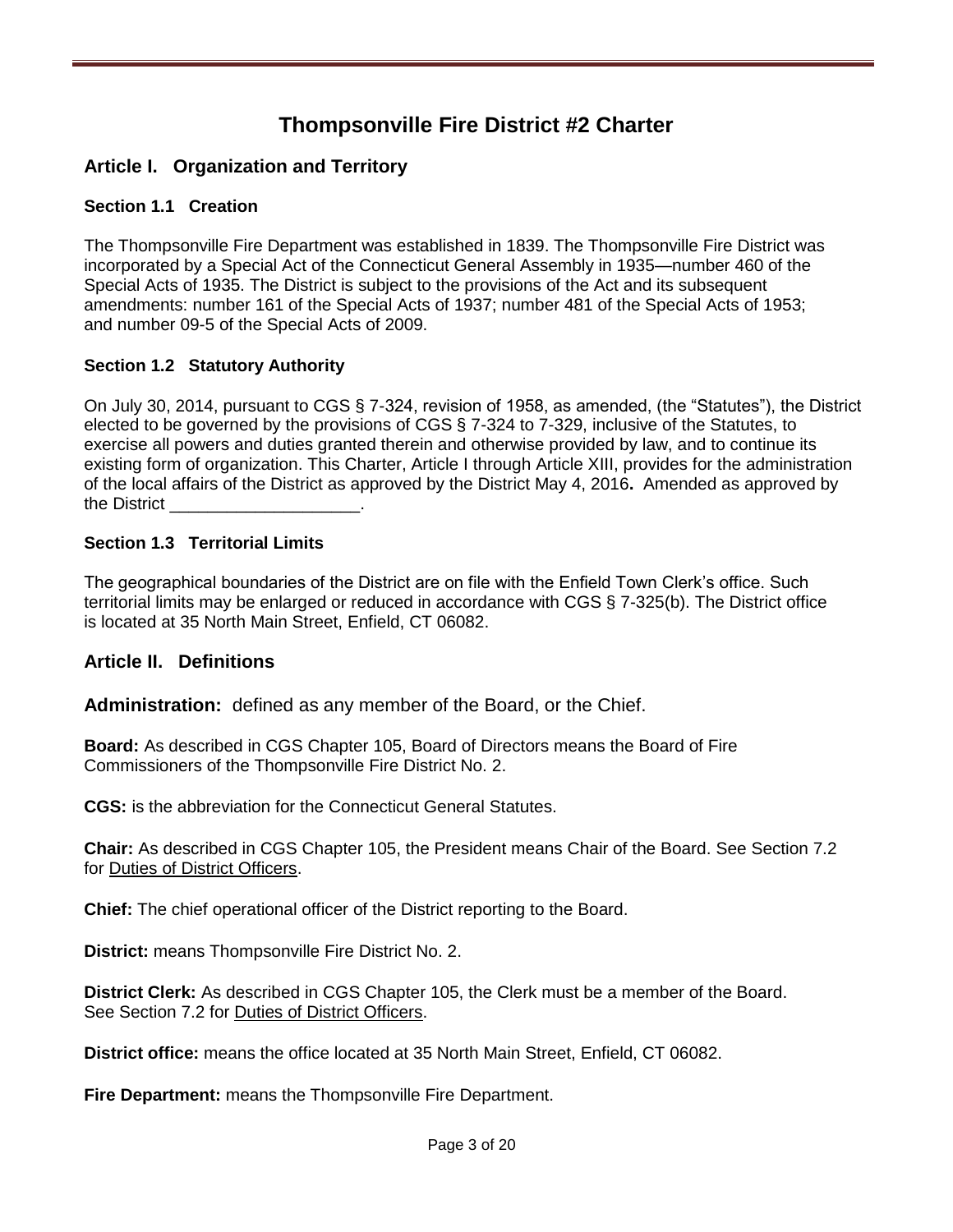**Motion:** A proposal formally submitted to any meeting for discussion and possible adoption as a resolution.

**Pronouns**: Unless the context otherwise requires, pronouns of any gender shall include both the masculine and feminine gender, and the singular pronouns shall be deemed to include both.

**Statutes:** refers to Connecticut General Statutes.

**Treasurer:** As described in CGS Chapter 105, the Treasurer must be a member of the Board. See Section 7.2 for Duties of District Officers.

**Vice-Chair:** As described in CGS Chapter 105, the Vice-President means Vice-Chair of the Board. See Section 7.2 for Duties of District Officers.

## **Article III. Purpose**

## **Section 3.1 Thompsonville Fire District**

The District, acting through the Board, has full power and authority to staff, fund, operate, and maintain the Fire Department. In furtherance of the District's purpose, the Board has the responsibility to purchase and maintain apparatus and equipment for fire protection, provide suitable buildings and places for keeping the same, and do any other act or thing reasonably necessary or associated with the purpose of the District.

## **Section 3.2 Thompsonville Fire Department**

The purpose of the Fire Department is to extinguish fires, protect life and property, and provide all other related emergency services within the District, as authorized by the Board. Such services may be provided to other fire districts or municipalities as set forth in written agreements authorized by the Board.

#### **Section 3.3 Personnel Policy and Procedures**

The Board is responsible for the personnel policies of the Fire Department. The Board must ensure these policies are kept up-to-date, subject to the provisions of applicable state statutes and collective bargaining agreements to which the Fire Department is a party. Written policies and procedures must include:

- (a) A statement of the duties and responsibilities of all employees of the Fire Department, including an organizational chart.
- (b) A set of personnel rules that define the terms of employment in writing. These rules must include the following:
	- (i) Non-union managerial employees, including, but not limited to, Chief, assistant chief, or other non-union person of any rank, must establish their primary residence within the Town of Enfield within twelve (12) months of signing their contract. Any non-union managerial employee under contract when this Charter is adopted must be considered "grandfathered" until their contract expires. All future contracts with managerial employees, including renewals, must include this residency requirement and a warning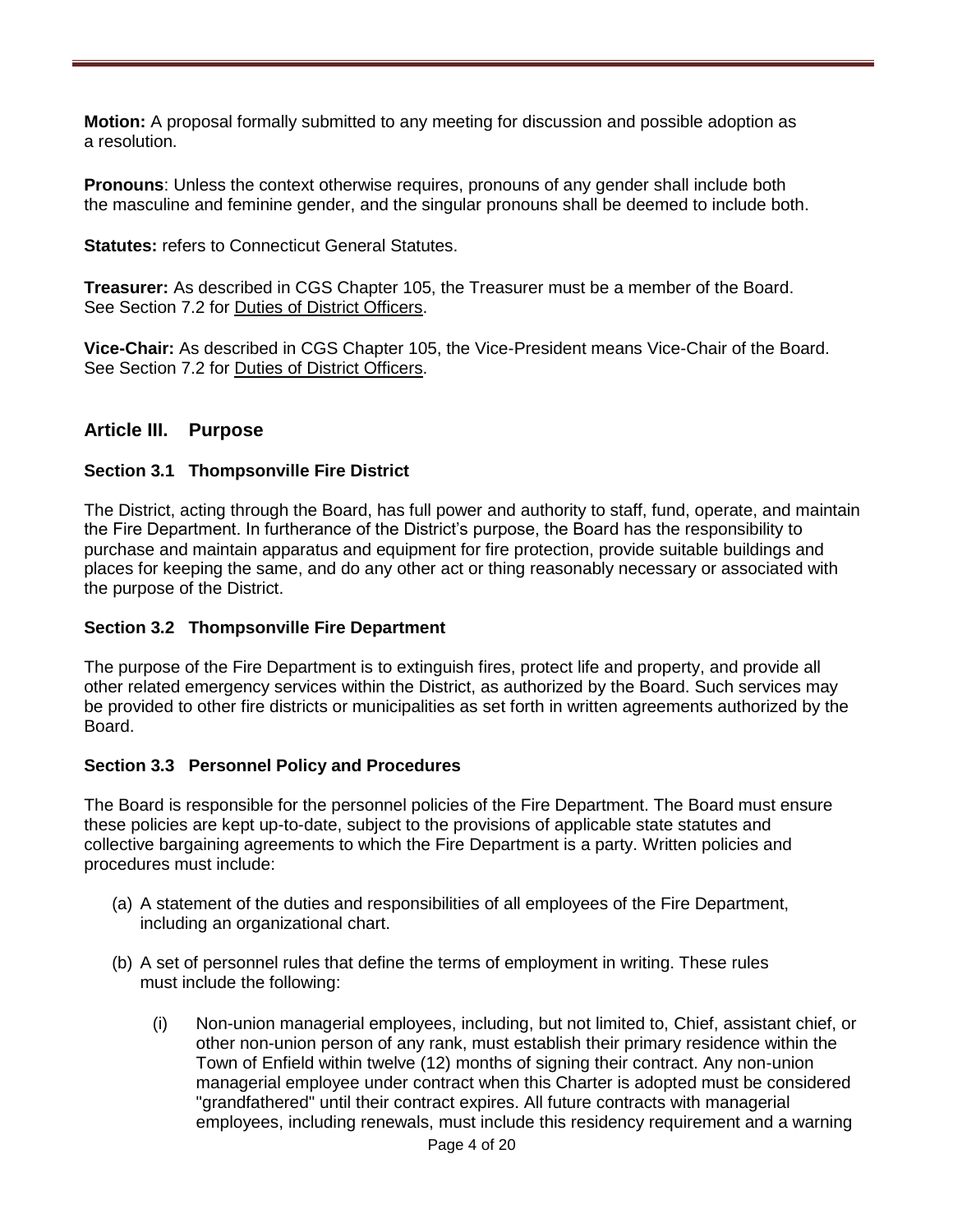that failure to fulfill this requirement must result in contract termination one year from the date originally signed.

(ii) Any contract for non-union employees must not exceed five (5) years.

## **Article IV. Rights and Qualifications of Voters**

Notwithstanding any provision to the contrary, no individual can cast more than one vote, irrespective of residence within the District and ownership of other properties within the District.

## **Section 4.1 Definition of a Voter**

- (a) Voters of the District are qualified to vote at any Annual or Special Meeting of the District provided they are:
	- (i) Duly registered and eligible to vote in a general or special election in the Town of Enfield, with a registered address within the District; or
	- (ii) The owner of real or personal property within the District, subject to taxation by the District.
- (b) All Voters of the District shall have the right to vote at District meetings in referenda such as approving the annual budget, special referenda, adopting of ordinances, and election of commissioners.

## **Section 4.2 Determination of Property Ownership and Authority to Vote**

- (a) The ownership of real or personal property will be determined by reference to the tax records of the assessor. The records for real property will be based upon the land records of the Town of Enfield. If the ownership of any real or personal property is held by a Sole Proprietorship, Corporation, Partnership, Limited Liability Company, Trustee under a Trust, or other such entity which is owned by more than one person, then only one vote can be cast on behalf of such ownership.
- (b) The authority to cast a single vote on behalf of the ownership of any entity must be determined and evidenced by a sworn affidavit, that the person casting the vote is duly authorized to vote on behalf of the ownership. An Affidavit Form for such purpose is affixed to this Charter and copies must be made available at the District office.
- (c) The affidavit must be notarized and delivered to the District Office at least seven (7) business days prior to an Annual or Special District Meeting. Once executed, the affidavit must evidence the voting authority of the person on behalf of the ownership of real or personal property held by a Sole Proprietorship, Corporation, Partnership, Limited Liability Company, Trustee under a Trust, or other entity. The affidavit remains in full force and effect until ownership of the entity is dissolved, or until such time as the District receives a subsequent executed affidavit authorizing another person to vote on behalf of the ownership.

## **Article V**. **Meetings and Procedures**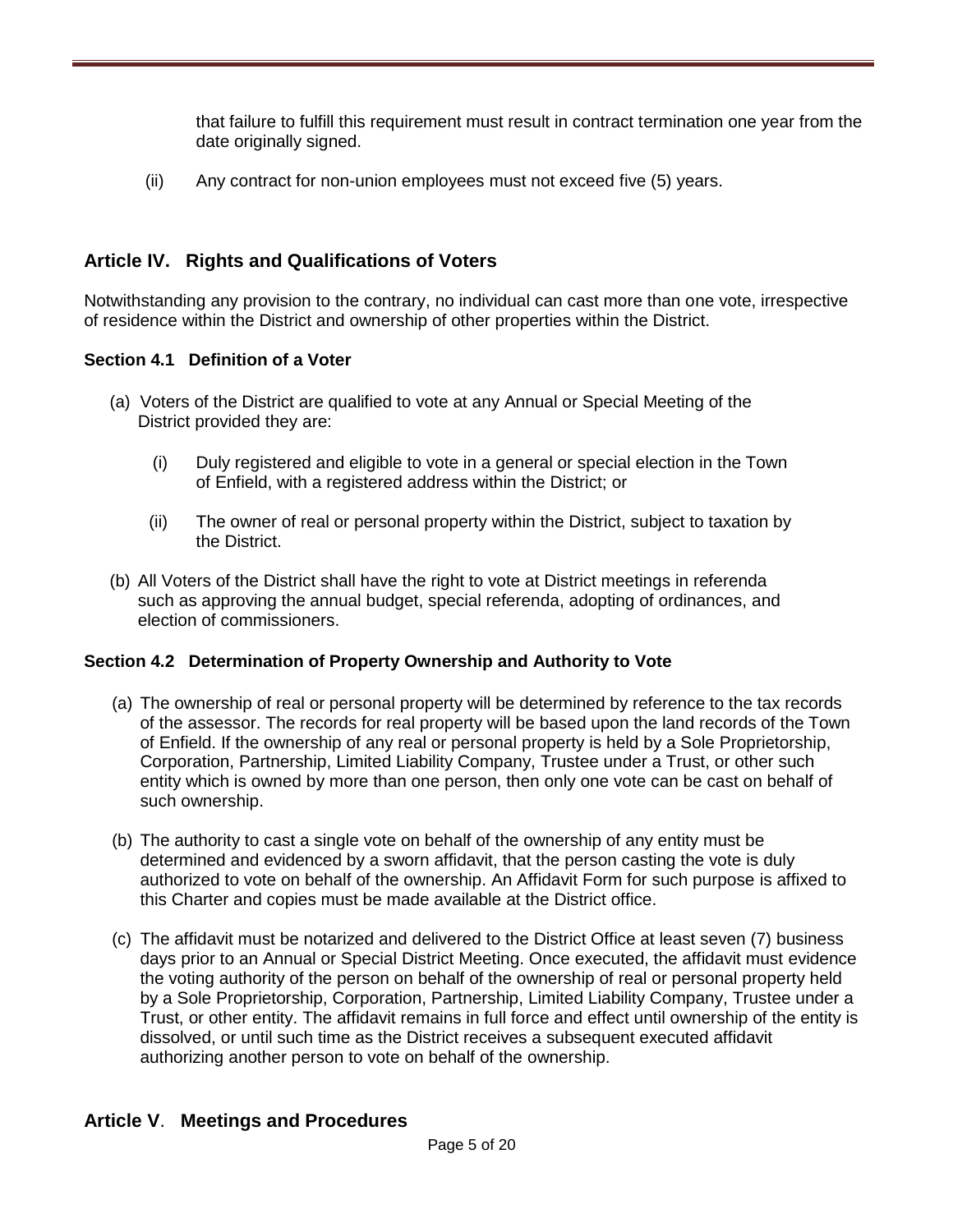## **Section 5.1 Annual and Special District Meetings**

a) The Annual Meeting must be held on the 1<sup>st</sup> Wednesday in May of each year at a time and place determined by the Board. The election of the moderator must be noticed in the meeting agenda and chosen from the floor by a majority vote of the Voters present. The moderator shall be present throughout the length of the meeting and shall be a Voter of the District. No less than 15 Voters constitutes a quorum for the transaction of business at any Annual or Special District meeting.

The Annual Meeting is held for the following purposes and to be conducted by the moderator in the following order:

- (i) To announce the results of the District vote on the budget;
- (ii) To announce the results of the election of Commissioners or to hold a vote for an unopposed candidate as specified in Section 6.3 Electing Commissioners;
- (iii) Oath and seating of Commissioner(s). Refer to Section 8.2 Oath of Office;
- (iv) Nomination of Officers and appointment of Tax Collector;
- (v) To transact any other business to come before the meeting.
- (b) A Special Meeting of the Board must be called immediately following the Annual Meeting for the following purposes:
	- (i) To set the mill rate if budget is approved; reference Section 10.1 a);
	- (ii) Designate an Independent Certified Public Accountant;
	- (iii) To make a Motion that must release previous bank signatory(s) of Commissioners vacating their position and to add new signatory(s) as required under Section 7.2;
	- (iv) To transact any other business to come before the meeting.
- (c) Special District Meetings will be held as called and noticed under the provisions of CGS § 7-327.
- (d) Notice(s) must be made in a newspaper having a general circulation in the Town of Enfield at least 10 days prior to the meeting. The notice(s) must be posted in the District office and at other designated places.

#### **Section 5.2 Board Meetings**

(a) Regular Monthly meetings will be held on the  $3<sup>rd</sup>$  Wednesday of the month, unless otherwise mutually agreed upon by a majority of the Board. In December of each year, the Board must provide the District Clerk with the meeting schedule for the following year. The schedule will include the date, time, and place of the meetings. It shall be the responsibility of each Board member and the Fire Chief to attend Board meetings. A majority of the total number of Commissioners constitutes a quorum for the transaction of business at a Board meeting.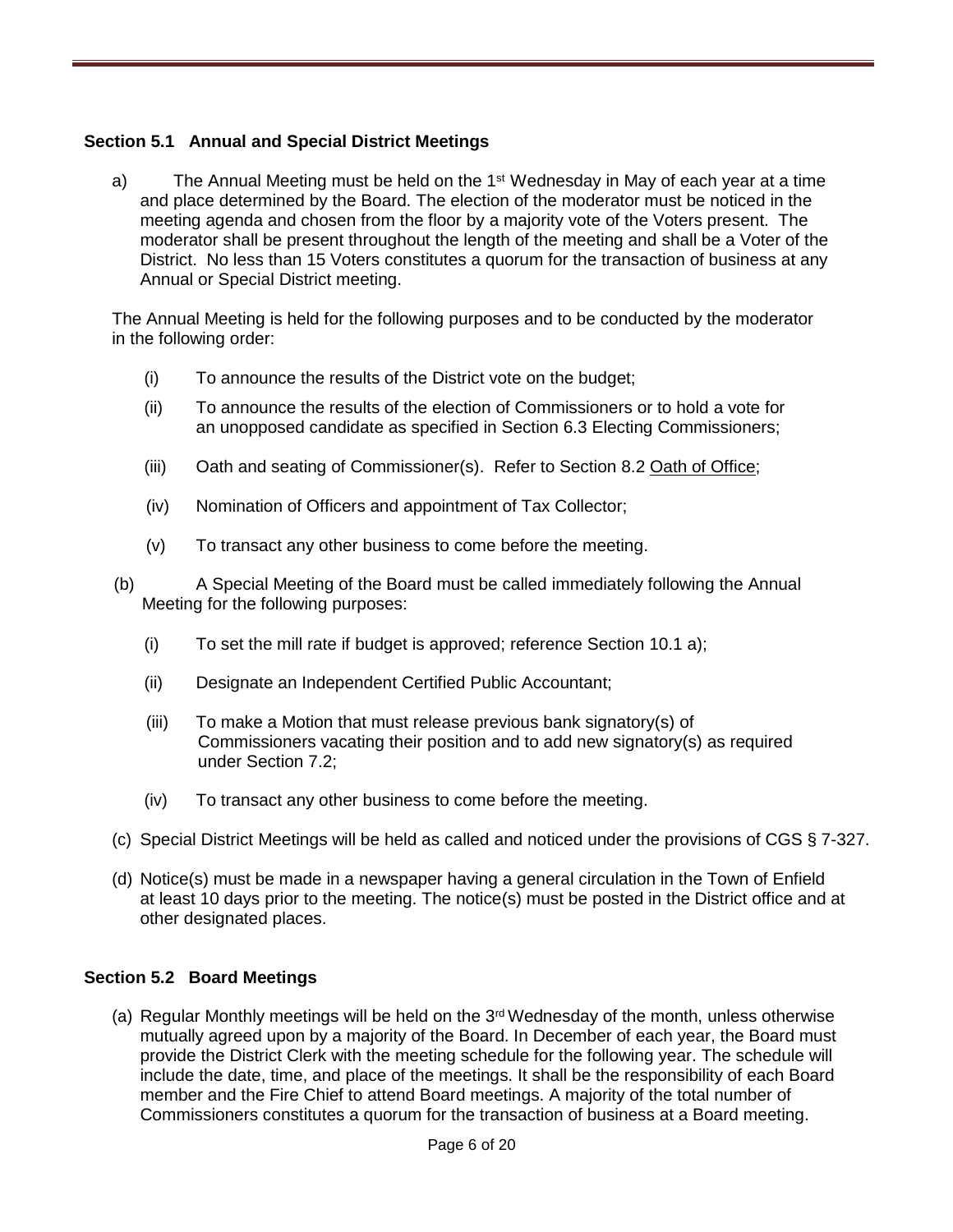- (b) Agendas for all Board meetings must be posted at the District office and at other designated places at least 24 hours in advance.
- (c) Meeting minutes will be recorded by the District Clerk or his/her designee. The minutes must be available within seven (7) days of the meeting. A list of Motions made and the voting results that occurred during a Board or District meeting must be made available at the District office within 48 hours of the meeting.
- (d) Except for a Special Meeting of the Board, all meetings must have at least one public communication item on the agenda.
- (e) Executive sessions may be conducted for purposes consistent with the CGS.

#### **Section 5.3 Meeting Procedures**

- (a) All meetings of the District and the Board must be conducted in accordance with Robert's Rules of Order with the following exception(s):
	- i) Public Communication: The Chair may chose to follow Robert's Rules of Order or engage public communication in a more conversational way.
	- ii) The Chair may allow Board member(s) to ask questions and solicit responses from attendees of the meeting if it furthers the progress of the agenda topic.
- (b) The District Clerk is required to write down all Motions of the Voters and/or of the Board. The District Clerk is then required to read back the motion prior to the vote on said motion. The vote of each Board member shall be recorded. All Motions must be available at the District office within 48 hours of the meeting.
- (c) The District Clerk or their designee is required to record all meeting minutes of the Voters and/or of the Board. Documents submitted or read by Board members must be included in the minutes. The District Clerk is to oversee the meeting minutes.Meeting minutes must be available at the District office within 7 business days of the meeting.

## **Article VI. Board of Commissioners**

#### **Section 6.1 Board**

- (a) For the purpose of exercising all the powers and duties provided by the CGS, the Board shall be deemed the Board of Commissioners, and any Commissioner shall be deemed a member of the Board.
- (b) All Board members must be residents of the District and registered Voters of the Town of Enfield.
- (c) The Board must consist of the following Officers: Chair, Vice-Chair, Treasurer, and District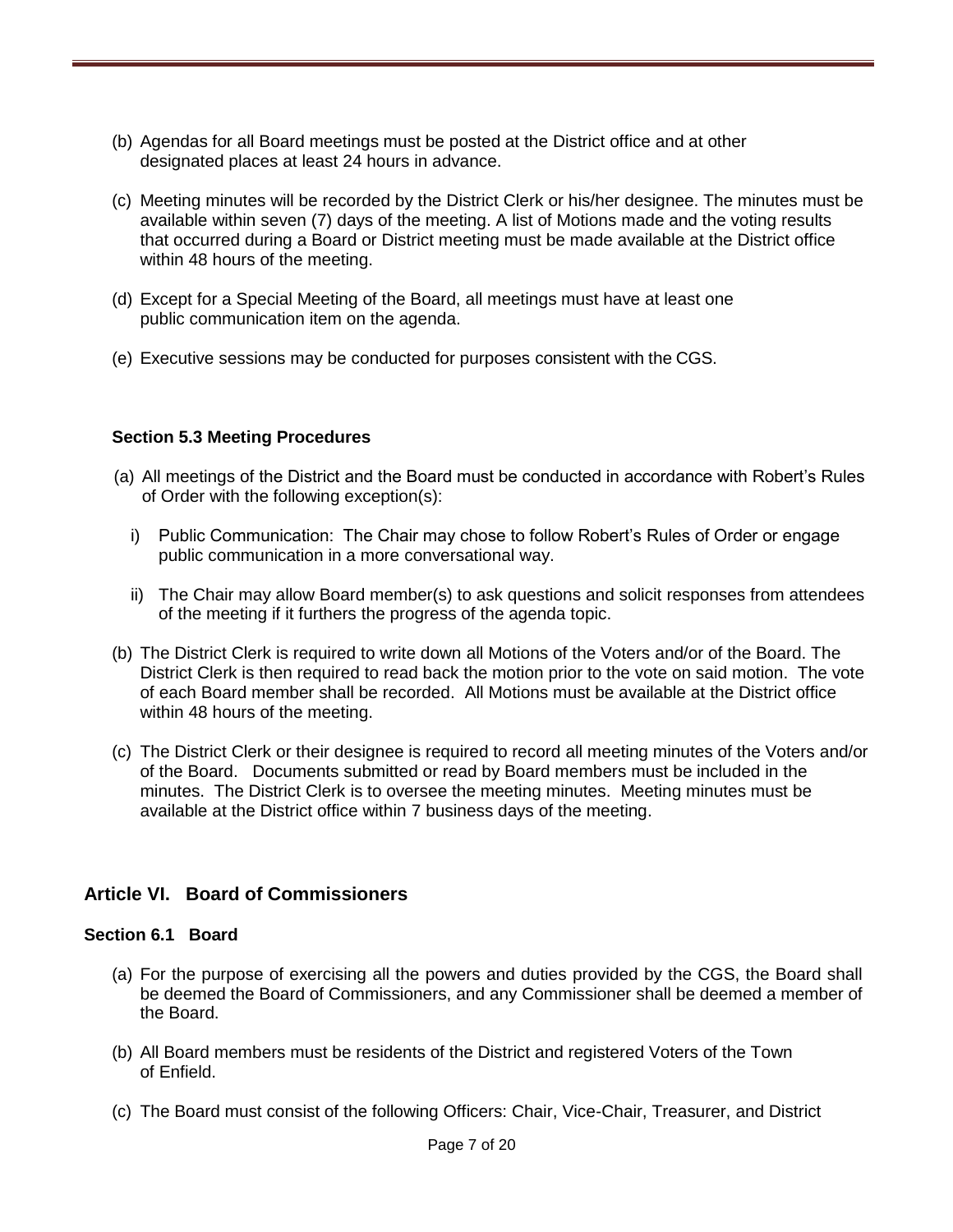Clerk. Commissioners must meet immediately after the Annual Meeting to nominate officers whose terms will expire at the next Annual Meeting. Officers of the Board may hold multiple titles**;** however, the offices of Chair and Treasurer cannot be held by a single commissioner.

(d) No compensation shall be paid to a Board member unless approved by the Voters at an Annual or Special Meeting.

## **Section 6.2 Candidacy**

- (a) Minority representation must apply to all candidates, as described in CGS § 9-167(a).
- (b) All candidates for Commissioner must live in the District and be registered Voters in the Town of Enfield.
- (c) Not later than 30 days prior to the Annual Meeting, potential candidates for Commissioner must file a letter of intent at the District office. The Board will verify and certify all candidates for commissioner. Upon certification of the candidate, the Board will send a copy of the Charter and the Board's Ethics Policy by certified mail to each candidate within two business days.
- (d) The letter of intent must be available for public review at the District office at least 14 days prior to the Annual Meeting. Names of the candidates must be published in a newspaper with a general circulation in the Town of Enfield no later than 10 days prior to the Annual Meeting.
- (e) The term of a Commissioner begins as soon as they are elected and/or appointed.

#### **Section 6.3 Electing Commissioners**

- (a) Ballots for election of Commissioners must be cast on the day of the District Annual Meeting. Balloting will be from 6:00 am – 8:00 pm, at a place determined by the Board and noticed in at least one newspaper with a general circulation in the Town of Enfield.
- (b) Candidates will fill open Commission seats, expired terms first, then vacant positions, according to highest number of votes received.
- (c) In the event that the election of candidates for Commissioner results in a tie vote, the election will stand adjourned for three (3) weeks and a run-off election will be held in accordance with the provisions of CGS § 9-332. If either candidate withdraws from such run-off election for any reason, the remaining candidate will be determined to be elected without the need for a runoff election.

#### **Section 6.4 Terms of Office**

- (a) The Board consists of five (5) members, who will serve for terms of three (3) years.
- (b) Under normal circumstances, a new Charter would require the election of a new Board at the first Annual Meeting following adoption. However, this Charter deems that all sitting Commissioners will be allowed to complete their terms according to previously established voting cycles.
- (c) Any person ceasing to live in the District must automatically cease to be a Commissioner.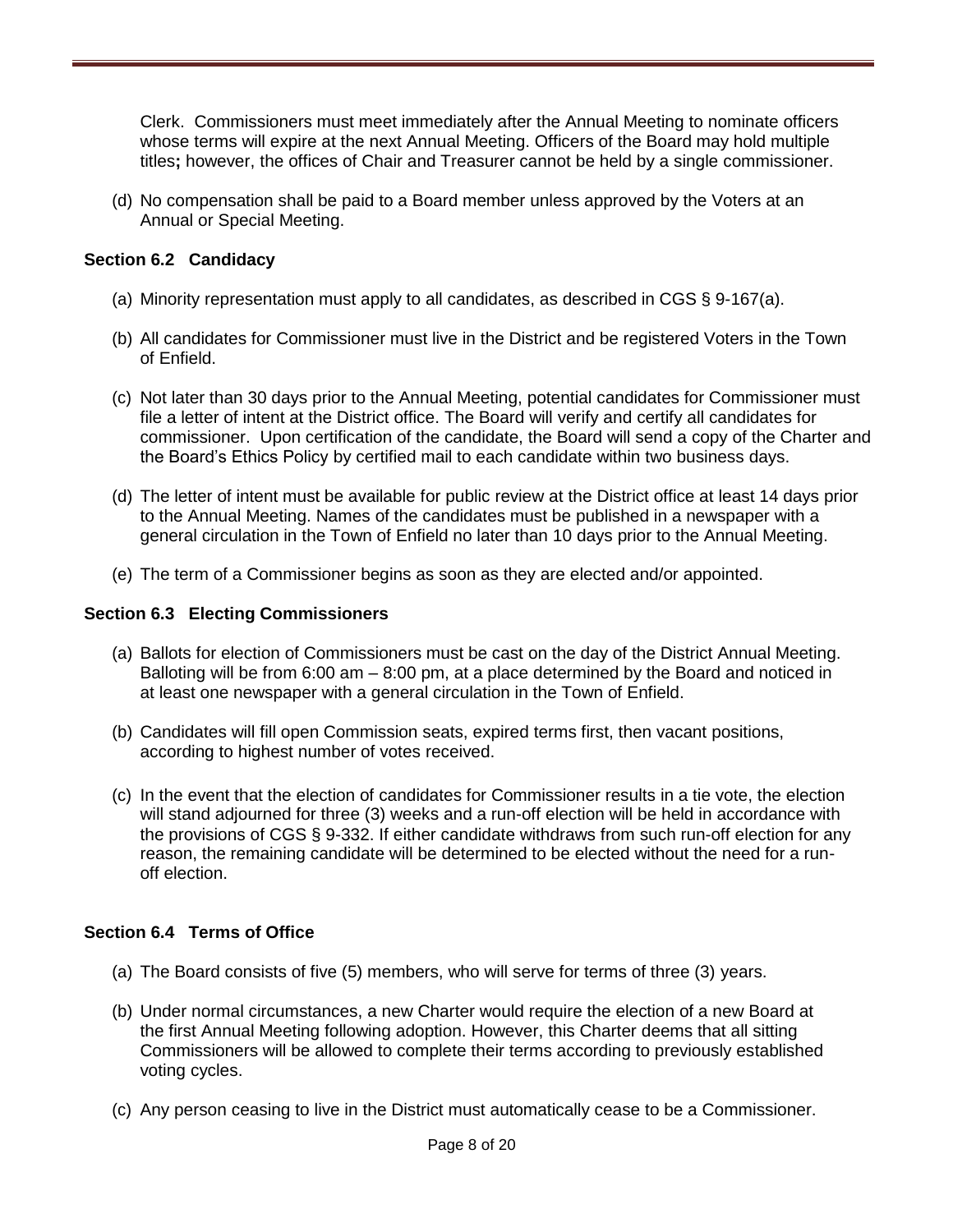#### **Section 6.5 Vacancies**

- (a) Upon the resignation or death of a Commissioner, the Board must fill the vacancy by appointment within 30 days. Unless otherwise provided by law, any elected or appointed Commissioner resigning from office must deliver a written notice of resignation to the District office. Resignations will become effective on the date specified in the notice or, if no date is specified, upon the date received and stamped at the District office.
- (b) The vacant seat must be filled in accordance with the minority representation statutes.
- (c) The person filling any position created by a vacancy will serve until the date of the next Annual Meeting, at which time an election must be held to complete the remainder of the term. All candidacy requirements must be adhered to as described under Section 6.3, Electing Commissioners.

#### **Section 6.6 Failure to Attend Meetings**

- a) Any Commissioner who fails to attend three (3) consecutive Regular Monthly Meetings may be subject to a vote of No Confidence by the Voters of the District at a Special Meeting posted specifically for this purpose. If a vote of No Confidence passes, the Commissioner must be stripped of any Officer title and removed as signatory. At all Regular Meetings of the Board, following the passage of a No Confidence vote, the following statement must be publically announced following Roll Call. "Commissioner (name) has been subject to a vote of No Confidence by the Voters of the District on (date)."
- b) The Commissioner in question must be provided an opportunity to resign in writing as described under 6.5 (a) above before the posting of a Vote of No Confidence Special Meeting.
- c) If the Commissioner is re-elected to a new three (3) year term, the previous sanctions will not affect their new term.

#### **Section 6.7 Committees**

The Board may create one or more committees and may appoint members of the Board and/or Voters of the District to serve on them. Each committee must have at least three (3) members and serve at the pleasure of the Board. A member of the Board will be appointed, by vote of Board members, to serve as a liaison to the committee(s).

## **Article VII. Duties of District Fire Commissioners**

#### **Section 7.1 Duties of the Board**

- (a) The Board has the authority, power, and duties, as provided in CGS, and any other duties which may lawfully be designated by the Board for managing the affairs of the District.
- (b) The Board must hold an Annual Meeting and is required to hold all-day voting prior to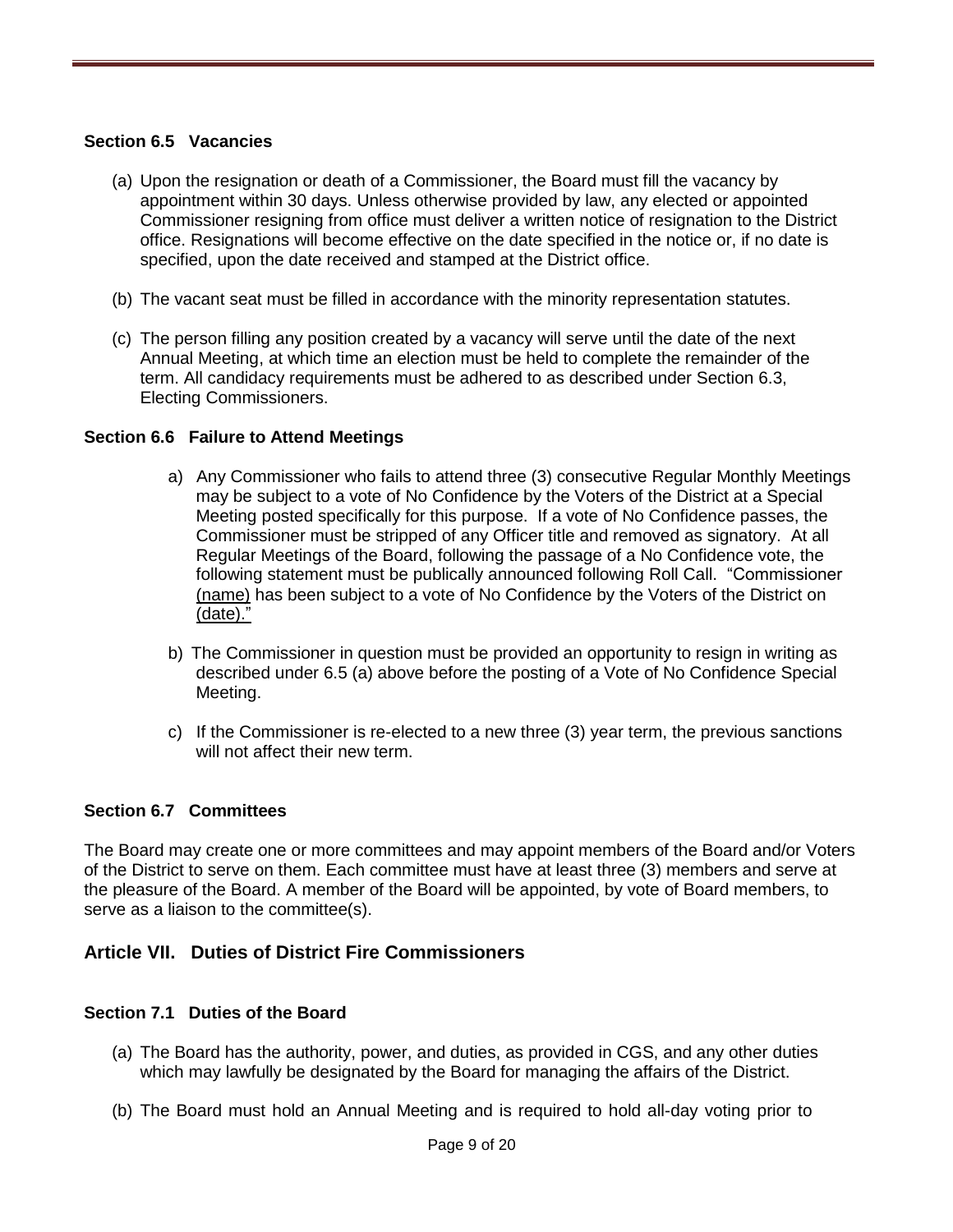the Annual meeting for the Voters of the District to vote on the Annual Budget as described in Section 4.1 (b) and Section 5.1 (a) (ii).

- (c) The Board is responsible for carrying out the acts, policies, and ordinances of the District. They must maintain an adequate set of books and records reflecting the affairs of the District, and open bank accounts in the name of the District, and designate signatories as required under Section 5.1 (b) (iii) and Section 7.2.
- (d) The Board must review the Fire Department's written personnel policies as well as policies and procedures concerning property and equipment of the District. The Board must assure that complete and accurate records are maintained and available in a protected area on District property.
- (e) Unless otherwise provided by contract, the Board will be responsible for all disciplinary matters and appeals.

## **Section 7.2 Duties of District Officers**

The Chair:

- Shall be the chief executive officer.
- Shall be a member of the Board.
- Shall preside at all meetings of the Voters of the District and at all meetings of the Board.
- Shall be a signatory.

The Vice-Chair:

- Shall be a member of the Board.
- Shall have all the authority, power and duties of the Chair whenever the Chair vacates his office, is absent or from any cause is unable to perform his duties.
- Shall be a signatory.

The District Clerk:

- Shall be a member of the Board.
- Must keep a record of the motions of all meetings of the Voters and of the Board. (see Section 5.3 (b) for procedure)
- Shall keep a record of the minutes of all meetings of the Voters and of the Board, or delegate the task. (see Section 5.3 (c) for procedure)
- Shall keep at all times a list of the Voters of the District, or delegate the task.

The Treasurer:

- Shall be a member of the Board.
- Shall oversee the collection and payment of all moneys of the District.
- Shall oversee the financial assets and liabilities of the District
- Shall be responsible for communicating the approved mill rate(s) to the elected Tax Collector
- Shall validate appropriate bids taken.
- Shall be a signatory.

Signatories are limited only to the designated positions. If the position is vacated, a motion must be made to revoke the authorization and a new motion must be made to name a new signatory at an Annual or Special District meeting.

## **Article VIII. Commissioner Guidelines**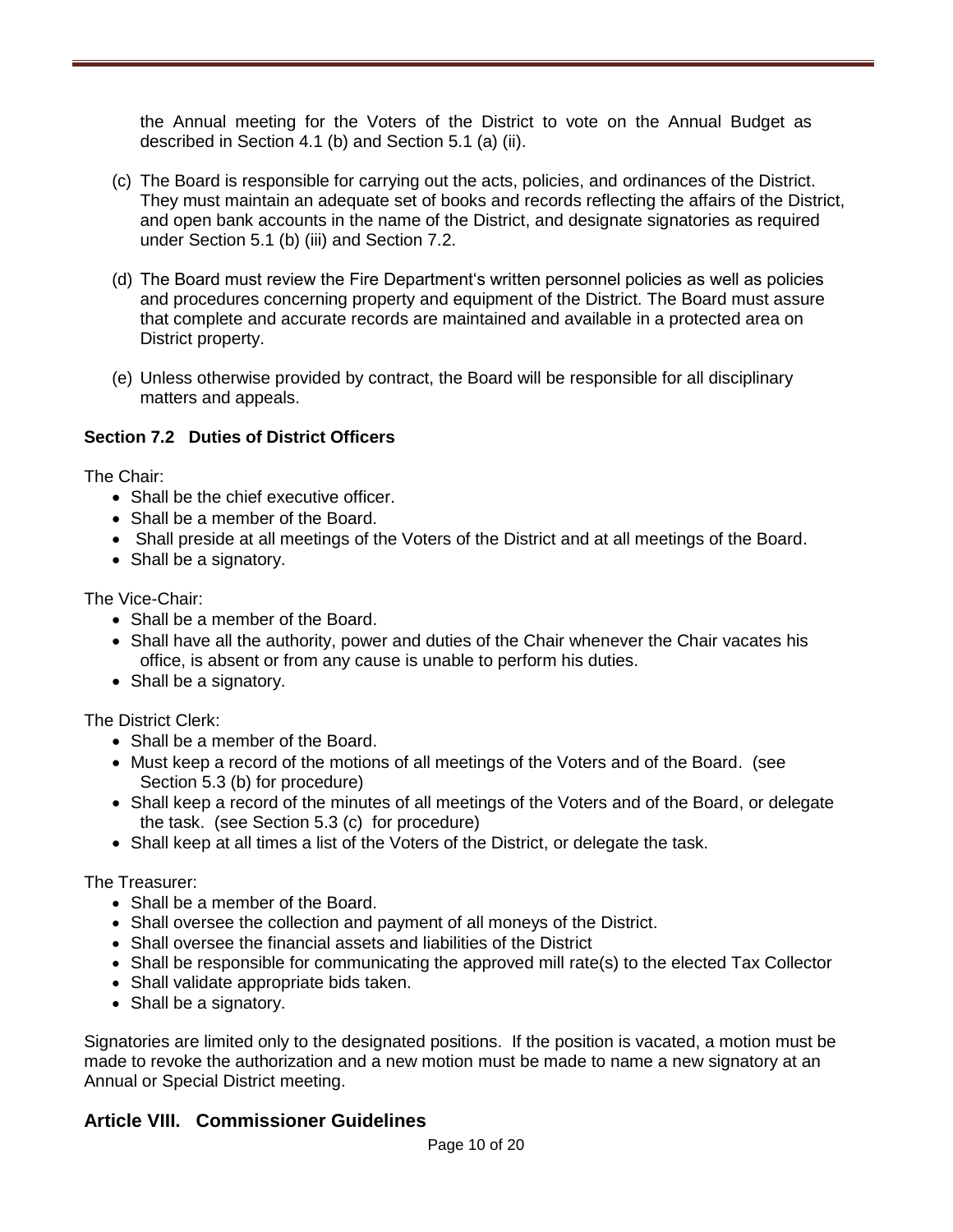## **Section 8.1 Code of Ethics**

Commissioners must acknowledge that they have read and understand the Board's Ethics Policy and promise to revisit them if they need to be strengthened in the future.

#### **Section 8.2 Oath of Office**

All new commissioners must take an Oath of Office and affirm that they have read, understand, and will obey the District's Charter and the Board's Ethics Policy prior to doing any District business. The Oath of Office is affixed to the end of this document.

## **Article IX. Fiscal Policies**

#### **Section 9.1 Fiscal Year**

The District fiscal year begins on July 1<sup>st</sup> and ends the following June  $30<sup>th</sup>$ .

#### **Section 9.2 Budget**

- (a) The Chief will prepare a preliminary annual budget reflecting only expenses for the District and must deliver it to the Board by March  $1<sup>st</sup>$ . The Chief's preliminary annual expense budget will be formatted, at a minimum, in the following manner.
	- i. In columnar format, with three columns, by expense account (General Ledger Code) listed down the left side of the document and grouped by Budget Departments as explained under 9.3(a).
	- ii. The three columns will be displayed as follows:

| Column One: | The current fiscal year budgeted amount.                        |
|-------------|-----------------------------------------------------------------|
| Column Two: | Actual expenditures to date with projected expenses             |
|             | through the end of the current fiscal year.                     |
|             | Column Three: Preliminary expense budget prepared by the Chief. |

- iii. Sub Totals by Budget Department (see 9.3 (a)) and grand totals are to be displayed.
- (b) Two (2) weeks prior to the public hearing, the Board must hold an Informational Meeting to inform the public to:
	- i. Present/distribute copies of the proposed budgeted expenses in the prescribed format indicated under Section 9.2 (a) above;
	- ii. Present all projected bank balances at end of June;
	- iii. Present the proposed required tax revenue for the upcoming year. The proposed required tax revenue must take into account the excess funds as described in Section 9.5, Excess Funds;
	- iv. Once the required tax revenue for the upcoming year is presented, the required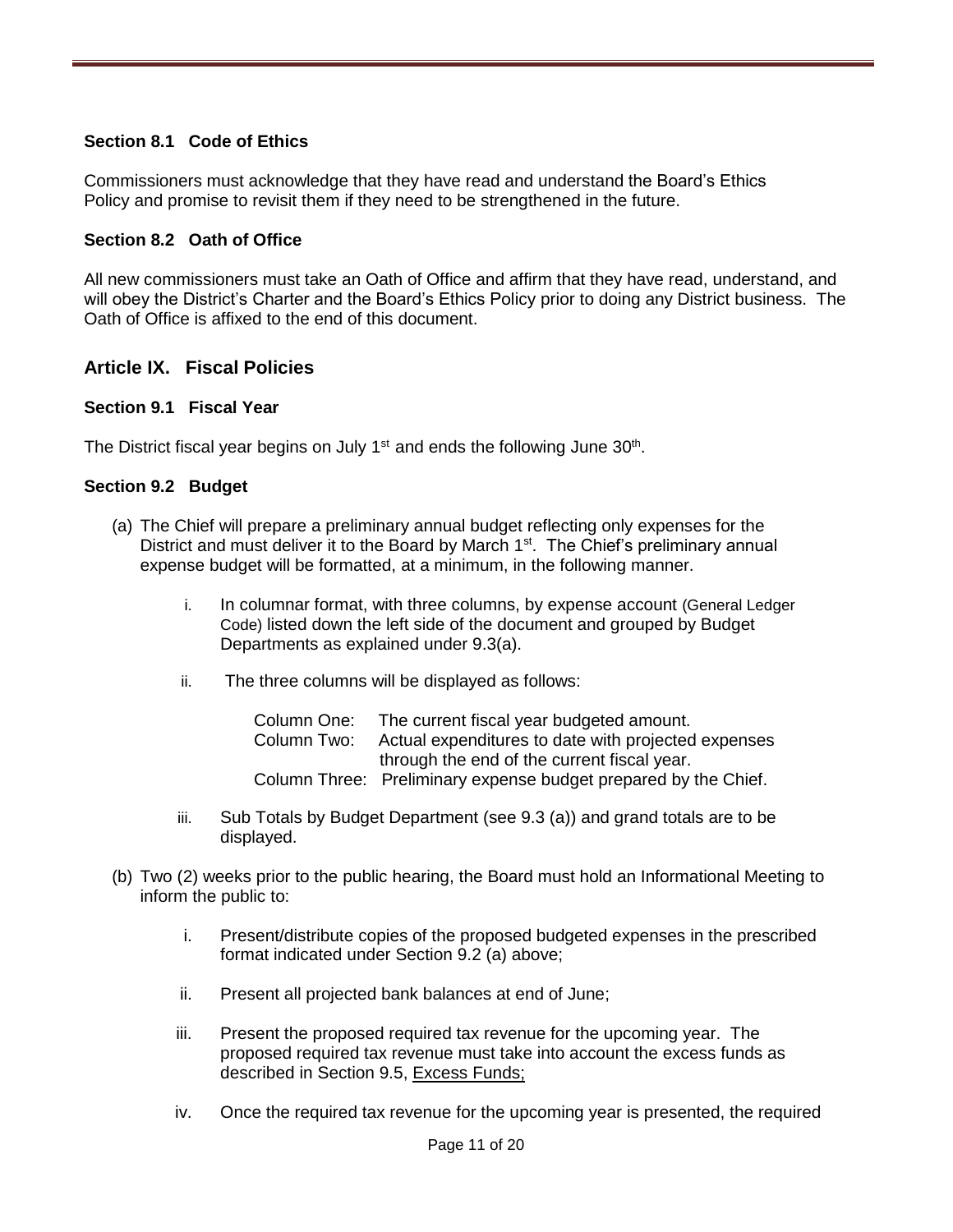tax revenue cannot be increased throughout the rest of the budget process;

- v. The proposed mill rate(s) and the grand list totals by description that were used to calculate the proposed tax revenue must be disclosed at the Informational Meeting. The final mill rate(s) will be determined as described under Section 10.1 Tax Bills (a).
- (c) Three (3) weeks prior to the Annual Meeting the Board must hold a public hearing to receive public input on the proposed budget. Immediately following the Public Hearing the Board shall hold a Special District Meeting to set the date of the annual vote on the budget and at which time the Voters shall have their rights as specified under CGS 7-344.
- (d) Voters of the District must vote on the annual budget on the day of the Annual Meeting. Balloting must be from  $6:00 \text{ am} - 8:00 \text{ pm}$ , at a place designated by the Board.
- (e) If the Voters fail to approve the budget by a majority of the votes cast, the Board must hold a Special District Meeting within two (2) weeks after the Annual Meeting to present another budget for a new vote at which time the Voters shall have their rights as specified under CGS 7-344. Voting on the second budget will take place at the Special Meeting; all-day balloting will not be available.
- (f) If the second budget proposal is not approved, then the Board will adopt a budget that does not exceed the prior year's budgeted expenditures, except for any increases due to contractual obligations. The Board has the authority to increase and decrease individual line item expenditures as they deem necessary, but total expenditures are not to exceed the prior year's expenditures, except for contractual obligations noted above. The Board will publicly explain all changes at the next Board Meeting.
- (g) Unbudgeted/windfall revenue received by the District must be disclosed no later than the next scheduled Board meeting and when received put into a reserve account for the following fiscal year.

## **Section 9.3 Budgeting Process**

- (a) The budgeted line item expenditures must be organized into like "types" of expenditures such as Payroll, Equipment Maintenance, etc. The like "types" will be referred to as "Budget Departments."
- (b) Line items within a Budget Department must not be moved from one department to another within the fiscal year.
- (c) Appropriations within each department may be transferred between line items within that department by majority vote of the Board.
- (d) By majority vote, the Board may make interdepartmental transfers between Budget Departments, including the Contingency Fund, up to a maximum of 2% of the total appropriations for the current fiscal year. Once interdepartmental transfers reach a maximum of 2% of the current year's fiscal budget, whether individually or in the aggregate, no transfers can be made without approval by the Voters at a Special District meeting called for that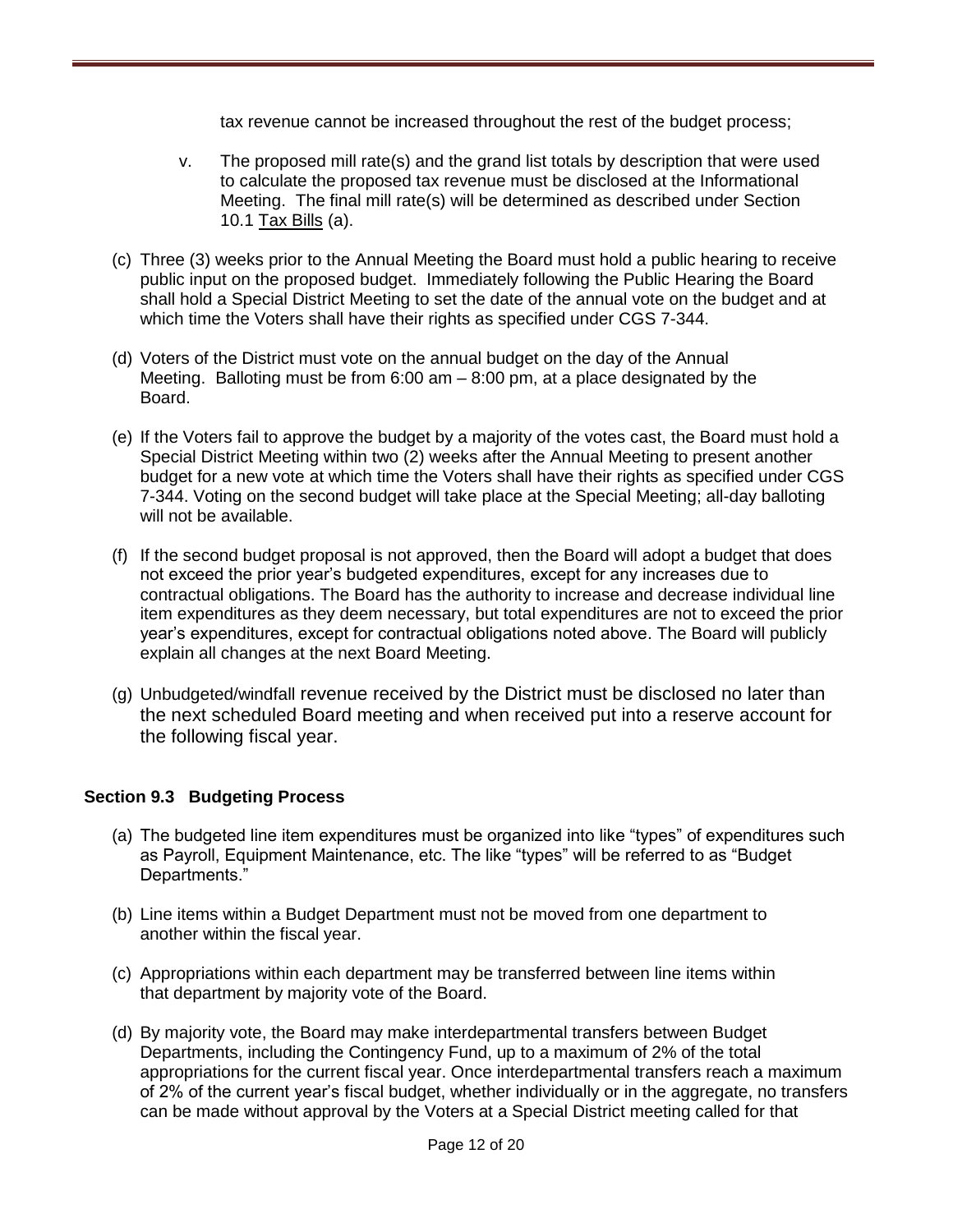purpose.

## **Section 9.4 Contingency Funds**

An established appropriation is recognized annually within the budget, to be used at the discretionary approval of the Board under the guidelines of 9.9 Contracts (d). This fund is not to exceed 1% of the annual budget. This fund will be put in a separate bank account and must not be accessed without majority vote of the Board.

#### **Section 9.5 Excess Funds**

Excess funds remaining from a prior fiscal year, with the exception of Non-Reoccurring Capital funds must be put in a General Fund account. The District's undesignated fund balance must not exceed 25% of the year's actual tax revenue. Excess funds in excess of this amount must be used to offset any increases in the next fiscal year. The funds must be fully disclosed to the Voters at the time the budget is presented for the next fiscal year. This policy does not apply to Non-Reoccurring Capital funds established to exist for more than one fiscal year.

## **Section 9.6 Non-Reoccurring Capital Expenses**

An established appropriation may be recognized annually within the budget, to be used for specific purposes as designated by the Board. These funds are only to be accessed for the stated purpose. These funds will be put in separate bank accounts and must not be accessed without majority vote of the Board.

#### **Section 9.7 Payment Procedures**

- (a) There must be no signature stamps used for signatures on invoices and/or checks. All signatures must be hand written in ink.
- (b) All invoices for District expenditures must be reviewed and approved by the Chief or his/her direct subordinate, prior to submission to the Board for approval. The signature of at least two (2) Commissioners is required for any invoice in excess of \$1,000. One signature must be the Chair or Treasurer. The signature must be dated on the invoice before it is authorized for payment. Invoices less than \$1,000 require the signature of either the Chair or Treasurer and the signature must be date signed.
- (c) All checks written on behalf of the District in excess of \$500 require the signatures of two (2) Board members, one signature being either the Chair or Treasurer. Checks written on behalf of the District less than \$500 require the signature of either the Chair or Treasurer.

#### **Section 9.8 Emergency Powers**

The Chief, or his/her direct subordinate, must have the emergency powers necessary to purchase or repair any equipment necessary to maintain an efficient operating level of the Department. A report must be submitted to the Board in writing, justifying all emergency purchases.

#### **Section 9.9 Contracts**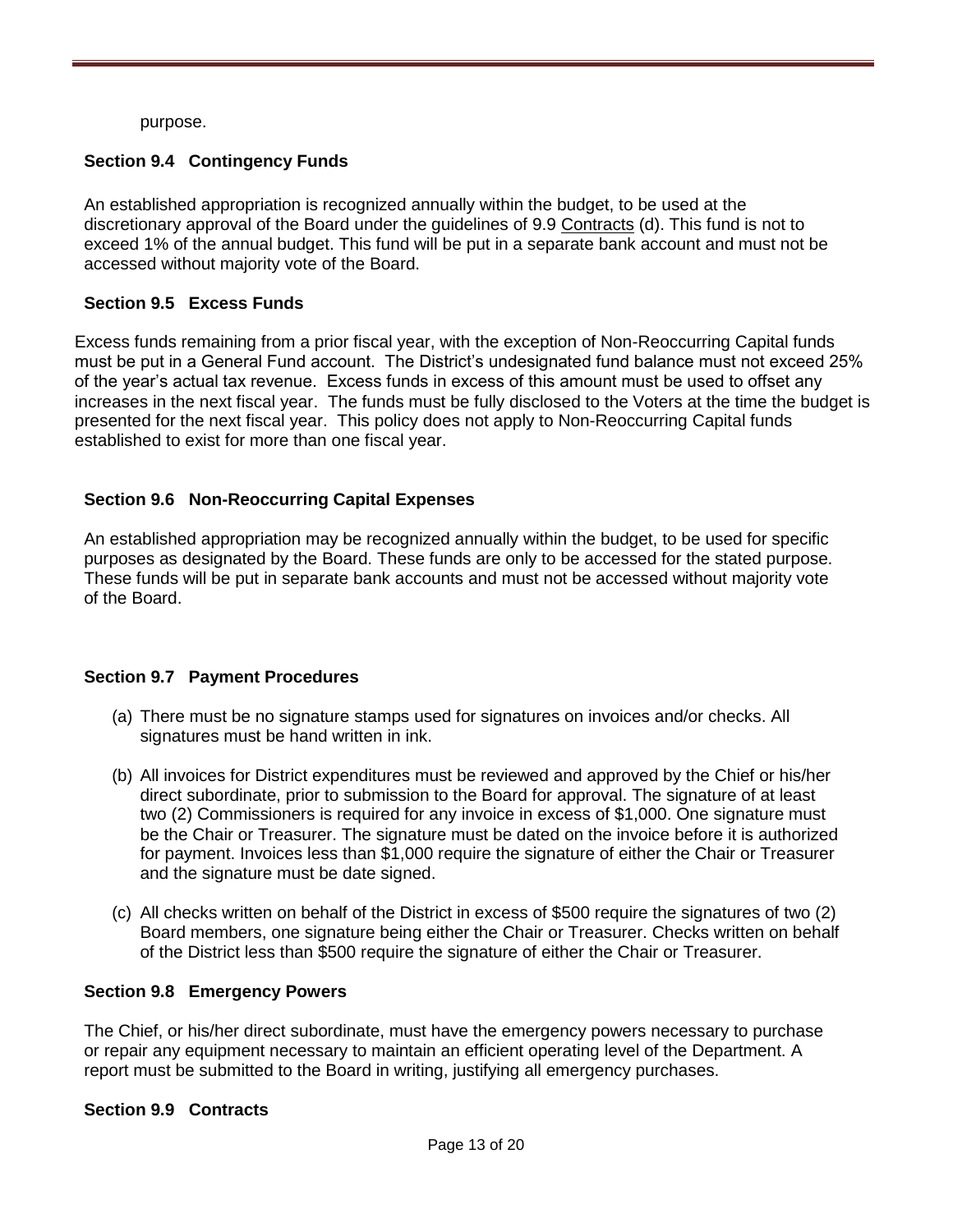- (a) There must be no signature stamps used for signatures on contracts. All signatures must be handwritten in ink.
- (b) The Board is authorized to negotiate and approve labor contracts. All labor contracts must be voted on and approved in public by the Board.
- (c) All other contracts and agreements on behalf of the District must be counter-signed by the Chair and at least two (2) other Board members.
- (d) Any contracts, asset sales, purchases and/or agreements that exceed \$20,000 or where the term exceeds one (1) year, must be fully disclosed to the Voters at the presentation of the budget. Any contracts, asset sales, purchases and/or agreements that exceed \$20,000 and are not part of the budget process must be approved by the Voters at a Special Meeting.
- (e) No Board member or employee of the District shall expend funds or enter into any contract which would oblige the District to expend in excess of any approved appropriation. Anyone without authority from this Charter who expends or causes to expend any money of the District, except in payment of final judgments rendered against the District, will be liable in a civil action in the name of the District, as provided in the CGS.
- (f) The District will not be liable for any indebtedness incurred by any member or employee of the District, unless an authorized order has been issued by the Board or specifically appropriated at a District meeting.

#### **Section 9.10 Competitive Bids**

- (a) Three (3) competitive bids are required on any contract, agreement, and/or expenditure that exceeds \$5,000 except in the case of an emergency as described in Section 9.8 Emergency Powers, or in situations where three (3) vendors are not available.
- (b) The creation and utilization of Request for Quotes(RFQ's) is required for any purchase of \$20,000 or more and is strongly encouraged for other purchases when appropriate.
- (c) The Treasurer shall validate that three (3) bids have been received.

#### **Section 9.11 Annual Audit**

The Board must designate an independent certified public accountant to audit the books and accounts of the District annually as provided under CGS.

## **Article X. Taxation and Bonds**

## **Section 10.1 Tax Bills**

a) The Board must fix the mill rate(s) for the required tax revenue approved by the Voters by the last Thursday of May. The total mill rate(s) cannot generate revenue that exceeds the required tax revenue as approved by the Voters. The mill rate(s) fixed must be distributed across all District taxable grand lists as equally as state law allows.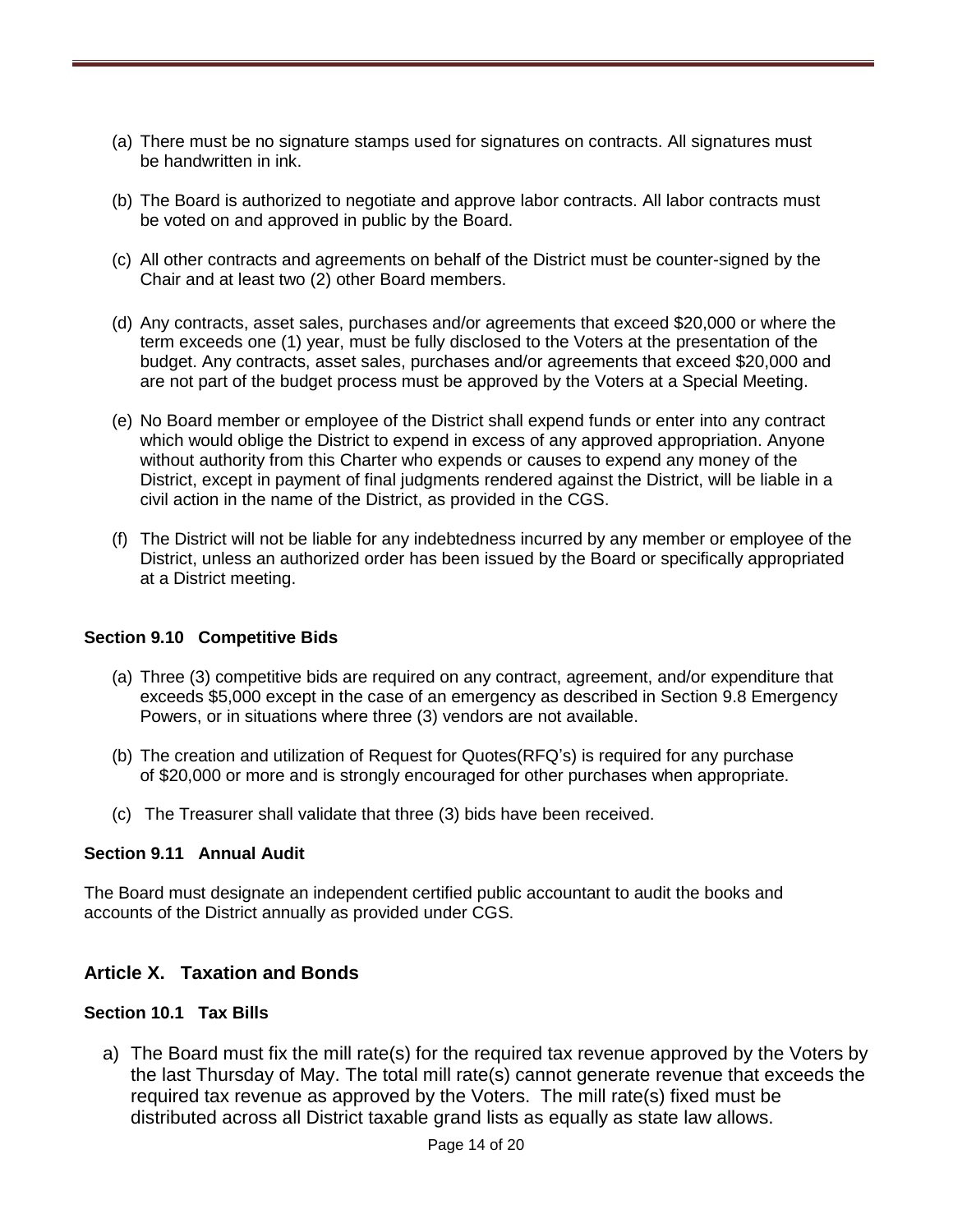- b) The collection of taxes for the District is to be overseen and authorized by the Treasurer. The Treasurer is to notify the appropriate tax issuer and collection agency of the mill rate(s). The Treasurer must have the same powers as collectors of taxes and enforce the payment of taxes, as provided in CGS § 7-328.
- c) The Board may designate any appropriate entity to issue the actual tax bills to the District taxpayers and the collection of such taxes at an appropriate fee.

## **Section 10.2 Receipts**

- (a) All monies received by the District from any source, such as tax receipts, receipts from ordinances, etc. must be received by the Treasurer or his/her designee and deposited into an appropriate banking institution. These accounts are to be monitored appropriately by the Board.
- (b) At each monthly Board meeting, the Treasurer's designee shall produce or assist in producing basic financial reporting to be available for comments at the monthly meeting. This reporting must include:
	- (i) An income statement showing activity by month and year to date and comparisons to budget accordingly.
	- (ii) A balance sheet showing the beginning balances, the ending balances, and the net activity for all accounts not reflected in the income statements.
	- (iii) All District bank accounts and District financial activity must be reflected in the financial statements produced.

#### **Section 10.3 Bonds and Notes**

- (a) The District shall have the power to incur indebtedness by issuing bonds or notes, subject to the limitations defined in the CGS and the provisions of this Charter. The issuance of bonds and notes, where the terms are in excess of one (1) year, must be authorized by resolution of the Board and passed by a majority vote of District Voters at a Special or Annual Meeting.
- (b) The Board is authorized and empowered to borrow money in anticipation of the disbursement of taxes, in an amount up to twenty-five percent of the total budget, for a term not to exceed 120 days.

## **Article XI. Ordinances and Procedures**

This Charter authorizes the adoption of Ordinances and Procedures, for the preservation of the good order, health, welfare, and safety of the District.

- (a) The Board, as provided in this section, shall have the power to adopt ordinances, subject to a review and approval or veto by a majority of Voters at a Special or Annual Meeting.
- (b) Ordinances may be proposed by the Board, or by Voters who present a petition to the Board that is signed by at least 25 Voters in the District. Within 30 days of announcing proposed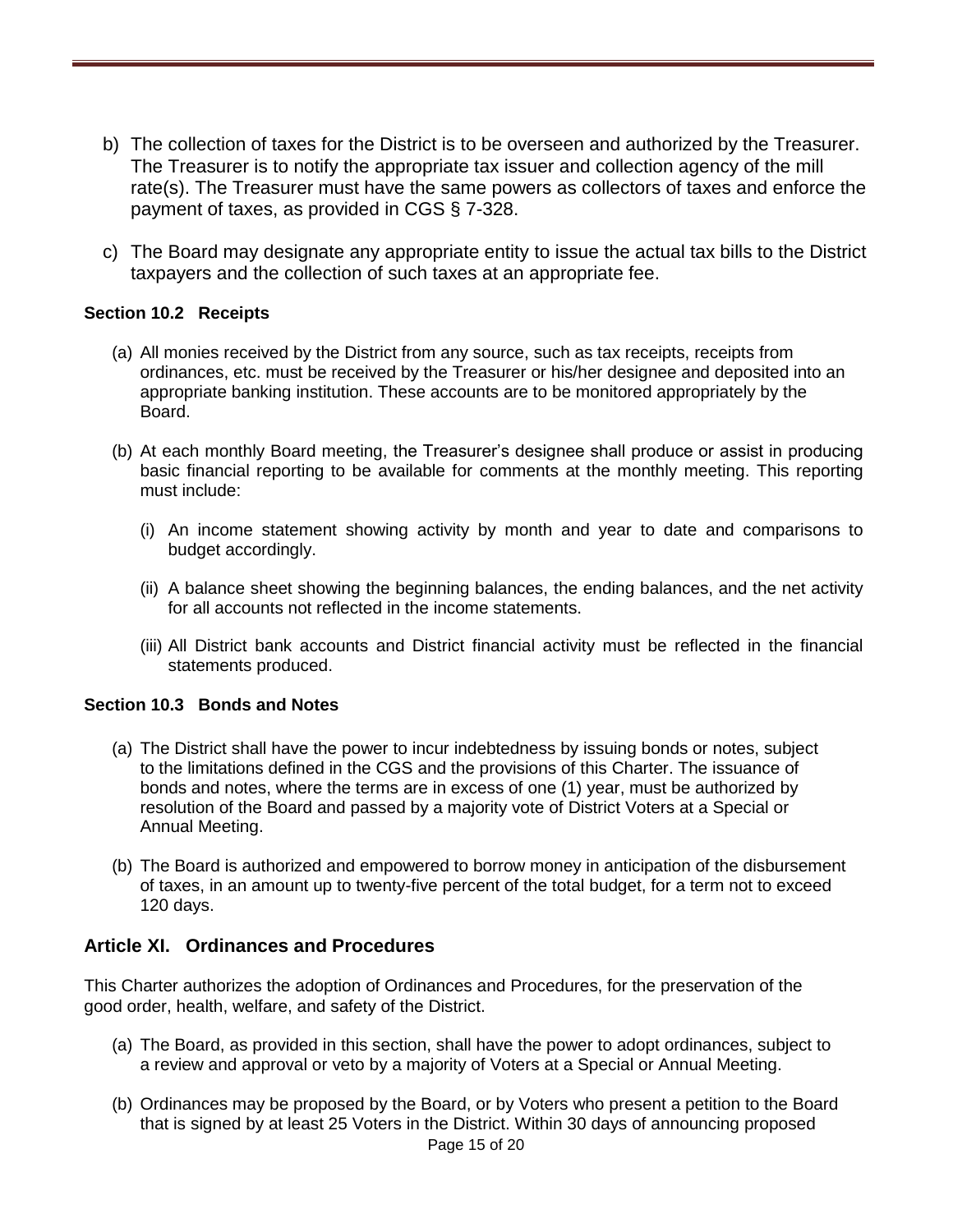ordinances, or receiving a petition for the same, the Board must hold at least one (1) public hearing preceded by a 10-day notice. The notice of the public hearing must include publication of a summary of the proposed ordinance(s) in a newspaper with a general circulation in the Town of Enfield. Copies of the proposed ordinance(s) will also be available at the District Office and posted at other designated places.

- (c) After publication and hearing(s), the proposed ordinance(s) shall be adopted or rejected by a majority of the Voters at a Special or Annual Meeting, to be held no later than 21 days after the public hearing. Upon adoption, a summary of the ordinance must be published in a newspaper with a general circulation in the Town of Enfield. The ordinance will become effective 15 days after publication.
- (d) The procedure for amending or cancelling previously adopted ordinances will follow the steps set forth in paragraphs (b) and (c) above. If either the amended language or outright cancell ation is rejected by the Voters, the original ordinance(s) will remain in force.
- (e) The Board has the power to collect all fees and fines associated with the ordinance(s).

## **Article XII. Use of District Property**

- (a) Without authorization by the Administration, unless use is pre-defined in a Policy Guide or Manual, no one shall use any fire apparatus, equipment, name, title, building, or District property for any non-District purpose, nor will anyone take away or conceal any article used in any way by the District or Fire Department.
- (b) Vehicles and equipment owned or leased by the District are to be used for the purpose of the District. Any other use must be authorized by the Administration.
- (c) Fire Department employees who are assigned District vehicles, or who operate District vehicles or equipment, are required to have an appropriate driver's license. Should an employee's driver's license expire, be revoked or suspended, the employee must immediately notify their supervisor and cease to operate any District vehicle.
- (d) Fire Department employees or members of the Board may be issued District property, including a computer, laptop, cell phone, key card, printer, pager or hand-held mobile device. Employees and Board members are expected to take proper precautions to care for District equipment and to safeguard confidential or sensitive information. Upon separation, employees and Board members are required to return all District equipment in proper working order to the District. Failure to return equipment may be considered theft and may lead to criminal prosecution.

#### **Article XIII. Severability**

If any provision, or portion thereof, of this Charter is, or becomes, invalid under any applicable statute or rule of law, it is to be deemed stricken and the rest of this Charter must remain in full force and effect.

## **ATTACHMENTS:**

• Affidavit—Determination of Property Ownership and Authority to Vote (Reference Section 4.2)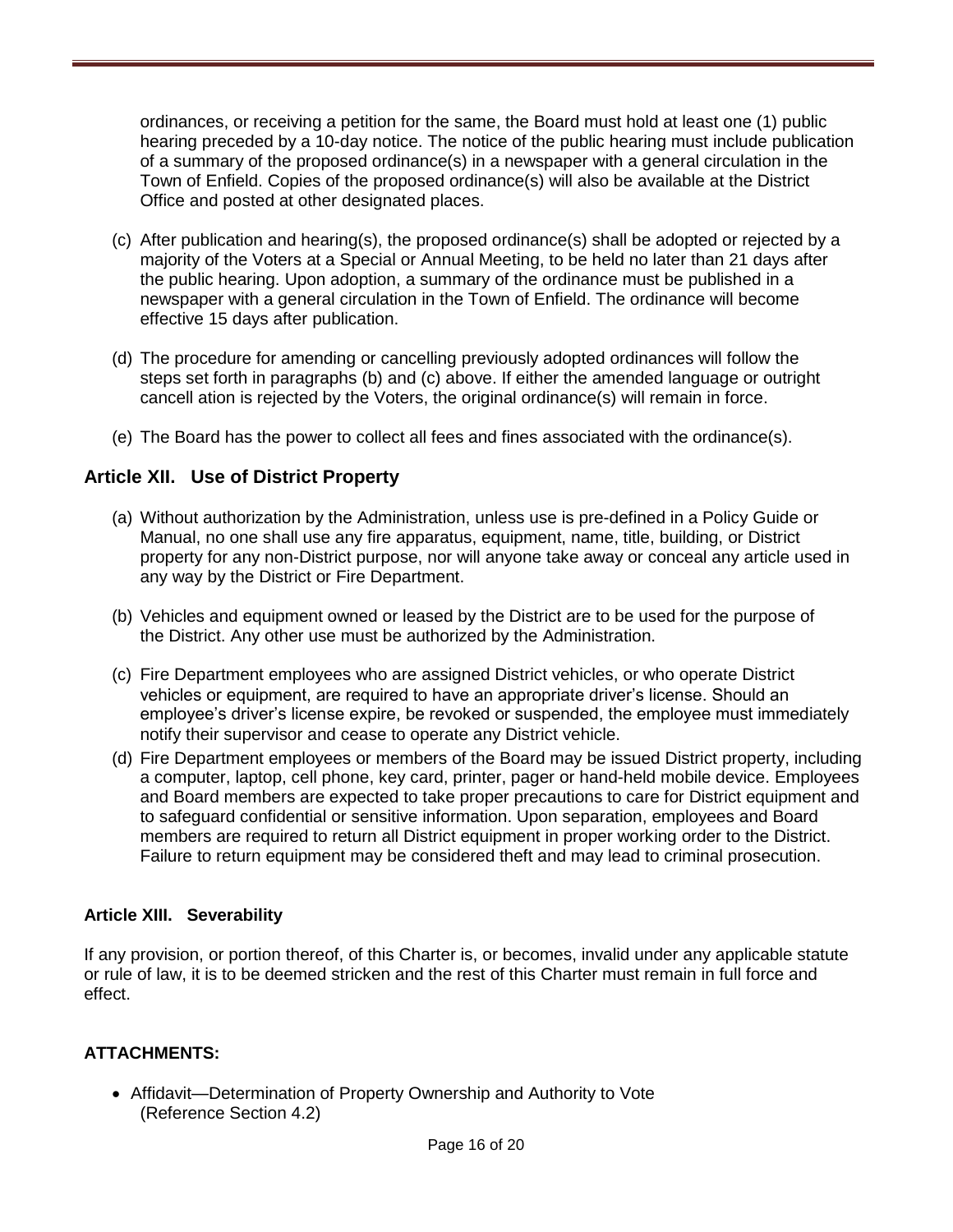• Oath of Office (Reference Section 8.2)

END OF DOCUMENT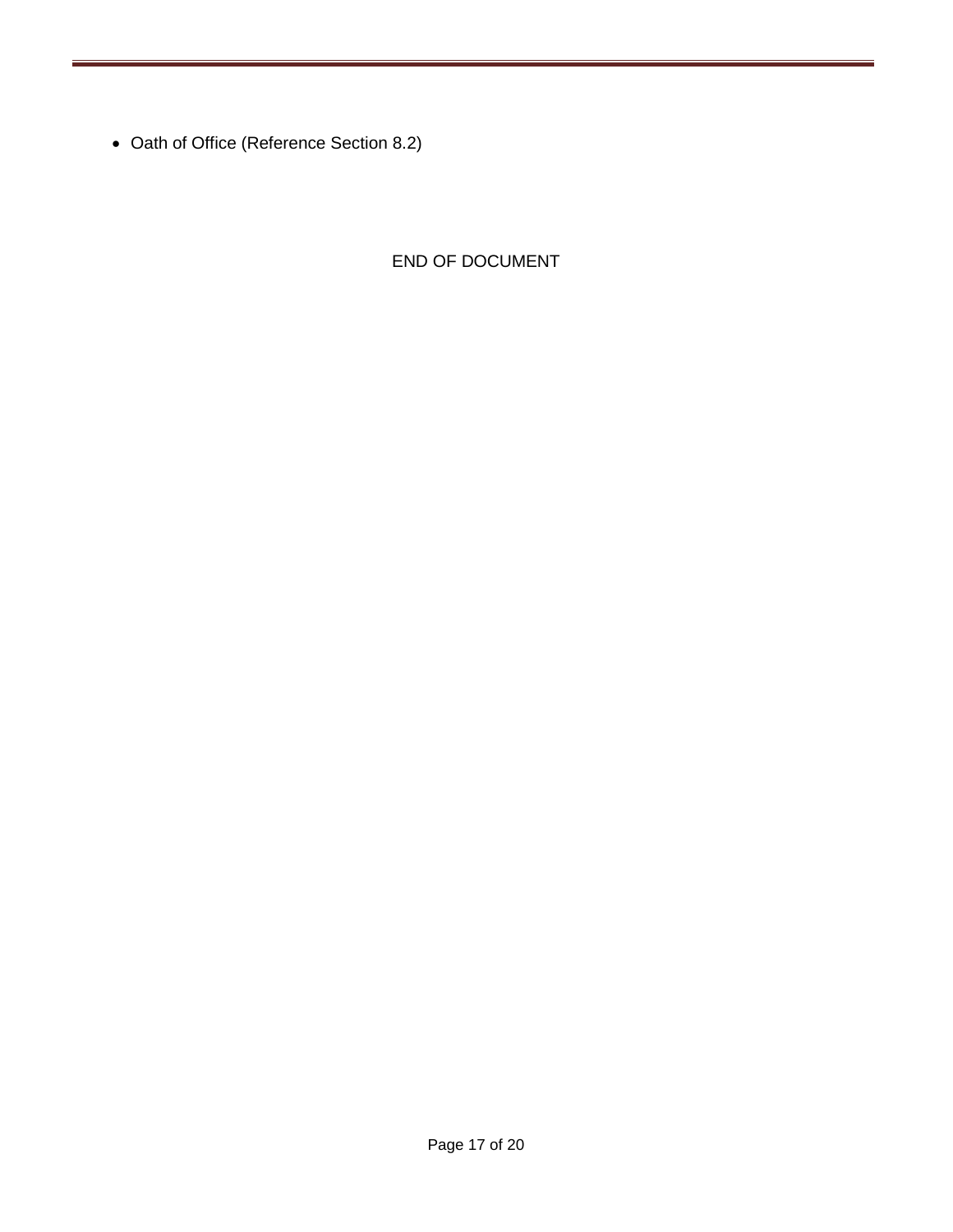#### AFFIDAVIT

being first duly sworn on my oath, state and affirm:

(print full name)

1. I am authorized to vote (please check the type of ownership [A, B or C] that applies):

A. As a real property owner holding interest in real estate in the District.

B. As a personal property owner holding interest in anything besides land subject to District taxes.

C. On behalf of a Sole Proprietorship, Corporation, Partnership, Limited Liability Company, Trust, or other such entity owning real or personal property in the District: (please print the name of the entity holding title or the individuals you are authorized to vote for)

2. District property which qualifies the entity or property owner to vote is located at: (please print the physical street address)

3. Names of all owners of the property described above: (please print)

4. If you are voting on behalf of a Type C property owner (Sole Proprietorship, Corporation, Partnership, Limited Liability Company, Trust, or other such entity), please state how authority for you to vote was granted:

5. The authority to vote on behalf of the entity is general authority to vote on all matters pertaining to the District, unless this authority is otherwise revoked in writing or the entity is dissolved.

6. I am the only person having authority to act on behalf of the entity.

7. The voter authorization information contained herein is true and accurate to the best of my knowledge and belief.

|                                                                                   | Authorized Voter Signature |
|-----------------------------------------------------------------------------------|----------------------------|
|                                                                                   |                            |
|                                                                                   |                            |
| The forgoing instrument was acknowledged before me this _________________________ | 20                         |
| by<br><u> 1989 - John Stein, Amerikaansk politiker (* 1989)</u>                   |                            |
|                                                                                   | $.20$ .                    |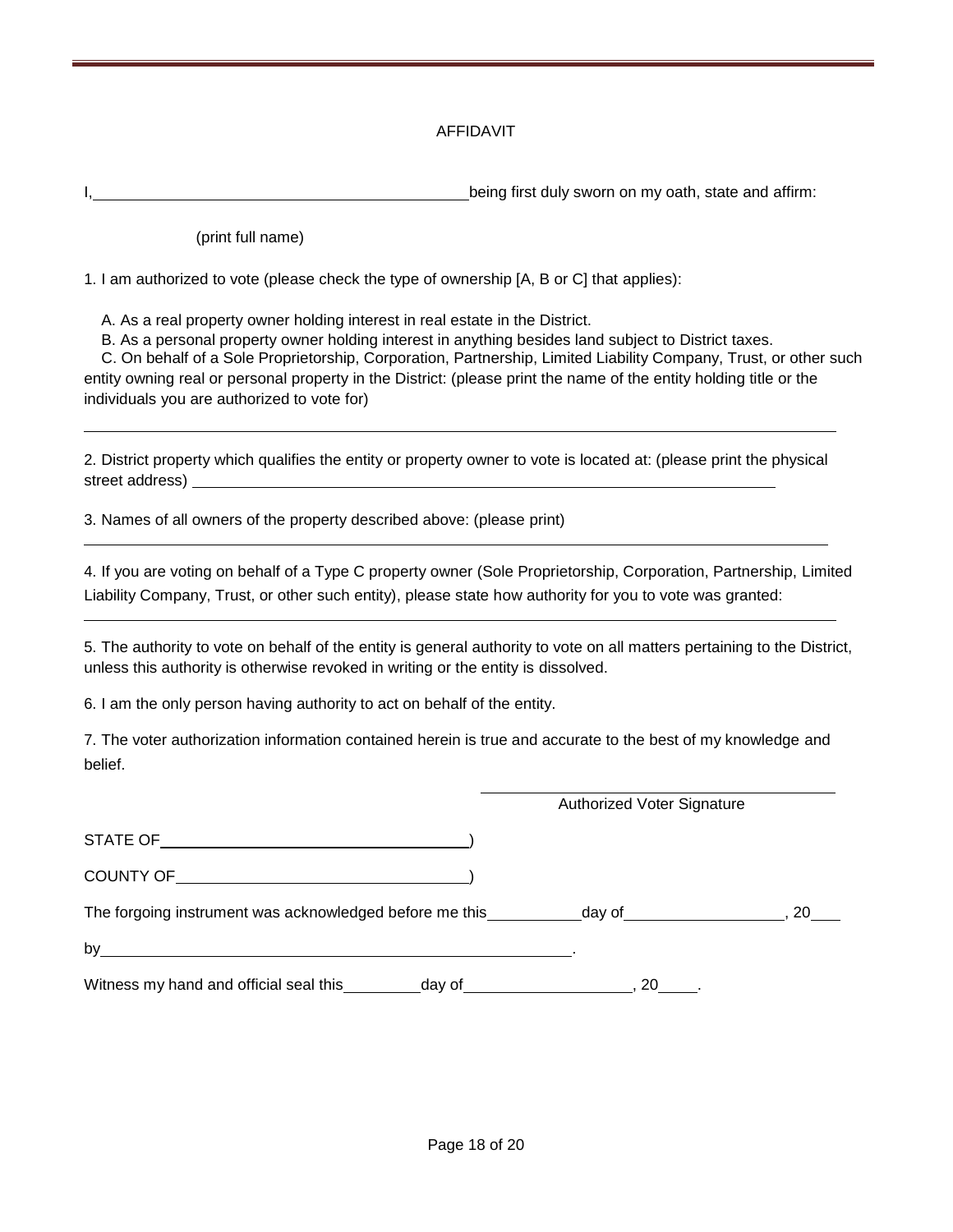Notary Public My Commission Expires:

Thompsonville Fire Commissioner